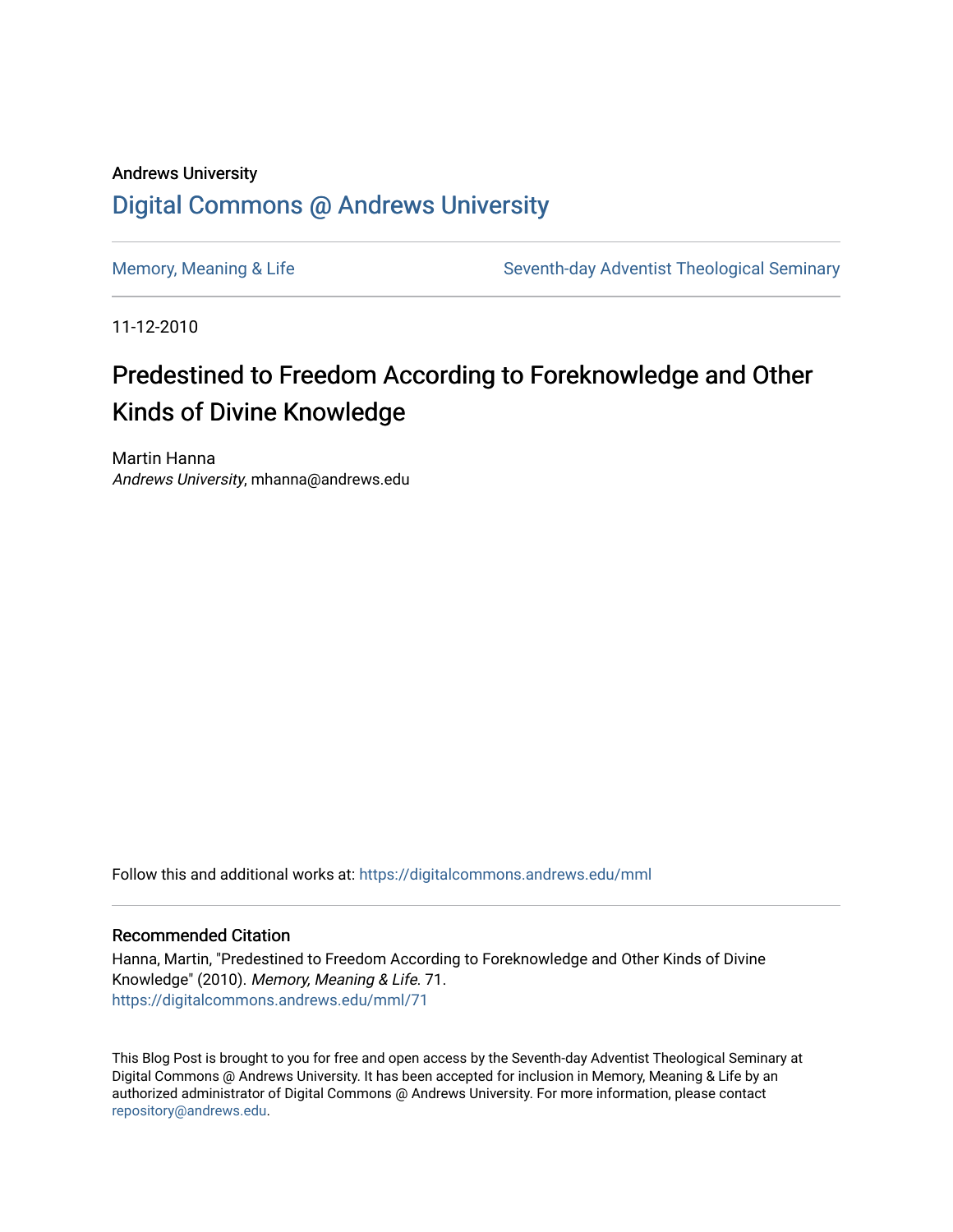The Wayback Machine - http://web.archive.org/web/20130214224627/http://www.memorymeaningfaith.org/blog/2010/…

# **[Memory, Meaning & Faith](http://web.archive.org/web/20130214224627/http://www.memorymeaningfaith.org/blog/)**

## [Main](http://web.archive.org/web/20130214224627/http://www.memorymeaningfaith.org/blog) [About](http://web.archive.org/web/20130214224627/http://www.memorymeaningfaith.org/blog/about.html) [Archives](http://web.archive.org/web/20130214224627/http://www.memorymeaningfaith.org/blog/archives.html) November 12, 2010 **Predestined to Freedom According to Foreknowledge and Other Kinds of Divine Knowledge**



Some Bible students assume that [divine predestination](http://web.archive.org/web/20130214224627/http://en.wikipedia.org/wiki/Predestination) limits human [freedom.](http://web.archive.org/web/20130214224627/http://en.wikipedia.org/wiki/Free_will_in_theology) In addition, some have misunderstood the close connection between predestination and [foreknowledge](http://web.archive.org/web/20130214224627/http://plato.stanford.edu/entries/free-will-foreknowledge/) in Paul's writings. This leads them to conclude incorrectly that divine knowledge also limits human freedom.

In contrast, I propose that according to Scripture, human freedom is facilitated by divine foreknowledge, predestination, and other kinds of divine knowledge. My proposal is presented in terms of the [different kinds of divine knowledge](http://web.archive.org/web/20130214224627/http://en.wikipedia.org/wiki/Omniscience) mentioned by Paul in the following text from Romans.

"For whom He foreknew, He also predestined to be conformed to the image of His Son, that He might be the firstborn among many brethren. Moreover whom He predestined, these He also called; whom He called, these He also justified; and whom He justified, these He also glorified" ([Rom. 8:29-30](http://web.archive.org/web/20130214224627/http://www.biblestudytools.com/nkj/romans/passage.aspx?q=romans+8:29-30)).

### **Proposal**

**1)** There is harmony between divine foreknowledge and human freedom. "Glorious freedom" belongs to "the children of God" ([Rom. 8:21](http://web.archive.org/web/20130214224627/http://www.biblestudytools.com/nkj/romans/8-21.html)) who are the people of God ([9:25-26\)](http://web.archive.org/web/20130214224627/http://www.biblestudytools.com/nkj/romans/passage.aspx?q=romans+9:25-26) "whom he foreknew" [\(11:2](http://web.archive.org/web/20130214224627/http://www.biblestudytools.com/nkj/romans/11-2.html)). "God has not cast away his people whom he foreknew" (11:2); but He does cast away those who freely continue in unbelief ([11:20, 22-23](http://web.archive.org/web/20130214224627/http://www.biblestudytools.com/nkj/romans/passage.aspx?q=romans+11:20;romans+11:22-23)).

**2)** Predestination is a kind of divine knowledge. We are "predestined according to the purpose of him who works all things according to . . . his will" ([Eph. 1:11](http://web.archive.org/web/20130214224627/http://www.biblestudytools.com/nkj/ephesians/1-11.html))—and God knows his predestined will ([Rom. 8:27-29](http://web.archive.org/web/20130214224627/http://www.biblestudytools.com/nkj/romans/passage.aspx?q=romans+8:27-29)).

In addition, we are predestined to freedom. We are "predestined to be conformed to the image of his [God's] Son, that he [the Son] might be the firstborn among many brethren" [\(Rom. 8:29\)](http://web.archive.org/web/20130214224627/http://www.biblestudytools.com/nkj/romans/8-29.html) who will be "delivered from the bondage of corruption into the glorious freedom of the children of God"  $(8:21)$  $(8:21)$  $(8:21)$ .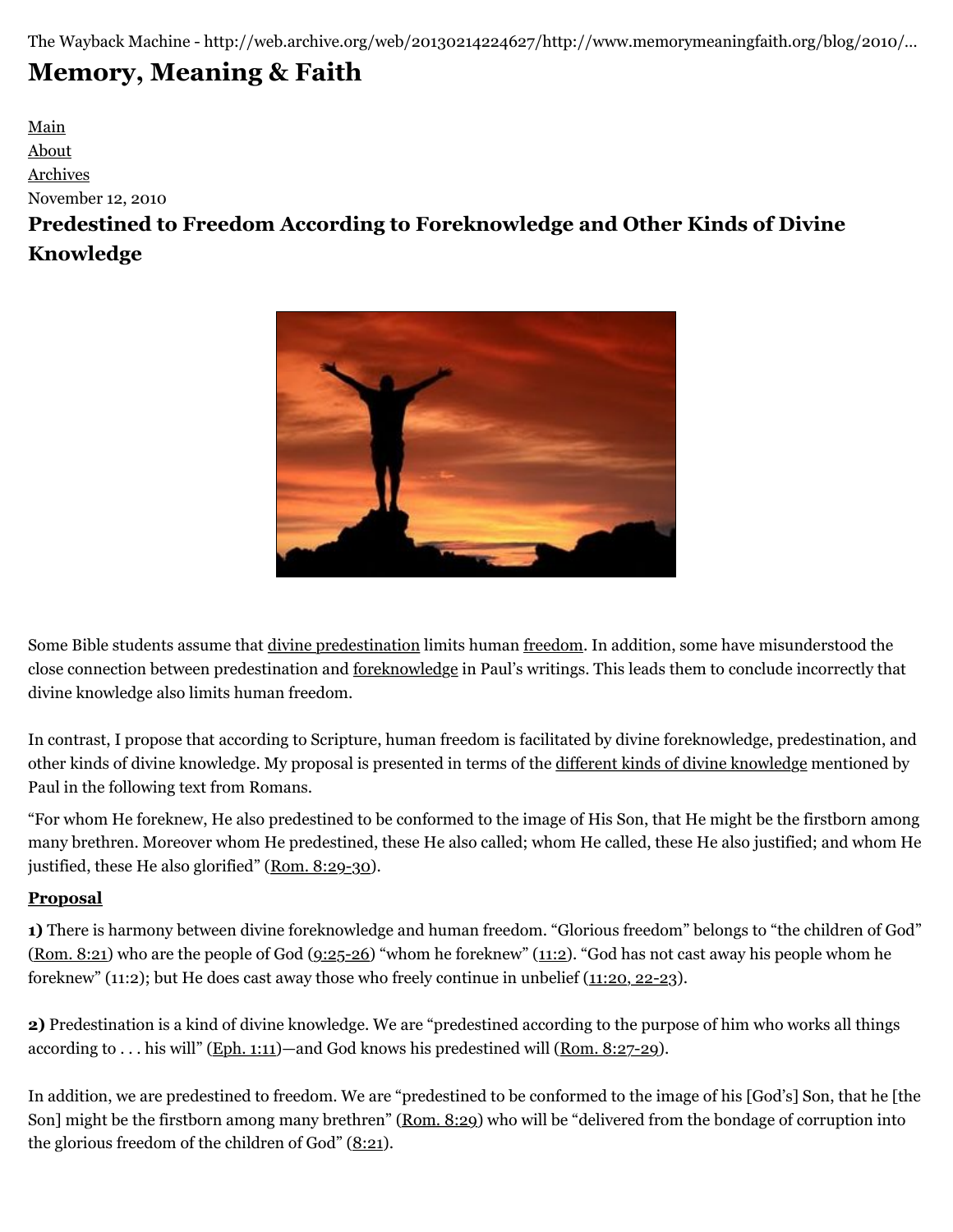**3)** God's call involves divine knowledge. "Those who love the Lord . . . are the called" [\(Rom 8:28](http://web.archive.org/web/20130214224627/http://www.biblestudytools.com/nkj/romans/8-28.html)); and "if anyone loves God, that one is known by him" [\(1 Cor 8:3\)](http://web.archive.org/web/20130214224627/http://www.biblestudytools.com/nkj/1-corinthians/8-3.html). To those who do not love God, he will say: "I never knew you" ([Matt 7:23](http://web.archive.org/web/20130214224627/http://www.biblestudytools.com/nkj/matthew/7-23.html)). This kind of divine knowledge is implied in Paul's distinction between the time "when you did not know God" ([Gal 4:8](http://web.archive.org/web/20130214224627/http://www.biblestudytools.com/nkj/galatians/4-8.html)) and "now after you have known God or rather you are known by God" ([4:8-9\)](http://web.archive.org/web/20130214224627/http://www.biblestudytools.com/nkj/galatians/passage.aspx?q=galatians+4:8-9).

Also, God's knowledge of those who are called facilitates freedom because we are "called to freedom" [\(Gal. 5:13](http://web.archive.org/web/20130214224627/http://www.biblestudytools.com/nkj/galatians/5-13.html)). "The called" ([Rom. 8:28\)](http://web.archive.org/web/20130214224627/http://www.biblestudytools.com/nkj/romans/8-28.html) are those who freely respond to God's call. "Whoever calls on the name of the Lord shall be saved" ([10:13](http://web.archive.org/web/20130214224627/http://www.biblestudytools.com/nkj/romans/10-13.html)) because "faith comes by hearing . . . the word [or call] of God" [\(10:17](http://web.archive.org/web/20130214224627/http://www.biblestudytools.com/nkj/romans/10-17.html)). We may freely choose to resist God's call. "Have they not heard [God's call]? Yes indeed: 'Their sound has gone out to all the earth, and their words to the ends of the world' . . . 'All day long I have stretched out my hands to a disobedient and contrary people'' ([10:18, 21](http://web.archive.org/web/20130214224627/http://www.biblestudytools.com/nkj/romans/passage.aspx?q=romans+10:18;romans+10:21)).

**4)** [Justification](http://web.archive.org/web/20130214224627/http://en.wikipedia.org/wiki/Justification_%28theology%29) is a kind of divine knowledge. According to Isaiah: "By his knowledge will my righteous servant justify many" ([Is. 53:11](http://web.archive.org/web/20130214224627/http://www.biblestudytools.com/nkj/isaiah/53-11.html)). This concept is also present in James' comment on God's judgment-justification-knowledge of Abraham: "now I know that you fear God, since you have not withheld your son . . . from me" [\(Gen. 22:12\)](http://web.archive.org/web/20130214224627/http://www.biblestudytools.com/nkj/genesis/22-12.html). James writes: "was not Abraham our father justified when he offered Isaac his son on the altar?" [\(Jms. 2:21\)](http://web.archive.org/web/20130214224627/http://www.biblestudytools.com/nkj/james/2-21.html). This justifying knowledge includes "the free gift" "unto justification" (Rom.  $5:16$ ) which makes us "free from sin" ( $6:18$ ) as we freely "yield" to "righteousness" ( $6:19$ ).

**5**) [Glorification](http://web.archive.org/web/20130214224627/http://en.wikipedia.org/wiki/Glorification) is a kind of divine knowledge: "For now we see through a mirror, dimly; but then face to face: now I know in [part; but then shall I know just as I also am known \[by God\]" \(](http://web.archive.org/web/20130214224627/http://www.biblestudytools.com/nkj/romans/8-30.html)[1 Cor. 13:12](http://web.archive.org/web/20130214224627/http://www.biblestudytools.com/nkj/1-corinthians/13-12.html)[\). In addition, those who are "glorified" \(Rom.](http://web.archive.org/web/20130214224627/http://www.biblestudytools.com/nkj/romans/8-30.html) 8:30) are those who will experience "glorious freedom" [\(8:21](http://web.archive.org/web/20130214224627/http://www.biblestudytools.com/nkj/romans/8-21.html)). "Where the Spirit of the Lord is, there is freedom. . . . from glory to glory  $\dots$  by the Spirit of the Lord" ( $2$  Cor. 3:17-18). The Spirit of freedom brings ultimate glorification at the resurrection. "If the Spirit of Him who raised Jesus from the dead dwells in you, He . . . will also give life to your mortal bodies through His Spirit" ([Rom. 8:11\)](http://web.archive.org/web/20130214224627/http://www.biblestudytools.com/nkj/romans/8-11.html).

#### **Summary**

In summary, according to the Bible, divine predestination does not limit human freedom. Instead, predestination facilitates freedom; we are predestined to freedom. In addition, there is no contradiction between foreknowledge and freedom. In fact, God facilitates human freedom according to foreknowledge and other kinds of divine knowledge such as predestination, calling, justification, and glorification.

#### **Questions:**

- What are the relations between freedom, predestination, foreknowledge and other kinds of divine knowledge?
- Do the different kinds of divine knowledge limit human freedom? If so, how does divine knowledge limit human freedom?
- Do the different kinds of divine knowledge facilitate human freedom? If so, how does divine knowledge facilitate human freedom?

Posted by [Martin Hanna](http://web.archive.org/web/20130214224627/http://profile.typepad.com/mhanna) on November 12, 2010 in [Biblical Backgrounds](http://web.archive.org/web/20130214224627/http://www.memorymeaningfaith.org/blog/biblical-backgrounds/) | [Permalink](http://web.archive.org/web/20130214224627/http://www.memorymeaningfaith.org/blog/2010/11/predestined-to-freedom.html)

[Save to del.icio.us](http://web.archive.org/web/20130214224627/http://del.icio.us/post) |

#### **Comments**

You can follow this conversation by subscribing to the [comment feed](http://web.archive.org/web/20130214224627/http://www.memorymeaningfaith.org/blog/2010/11/predestined-to-freedom/comments/atom.xml) for this post.

God's foreknowledge does not limit what I do. He may order me to do something whether I like it or not. Will he know that I will rob a